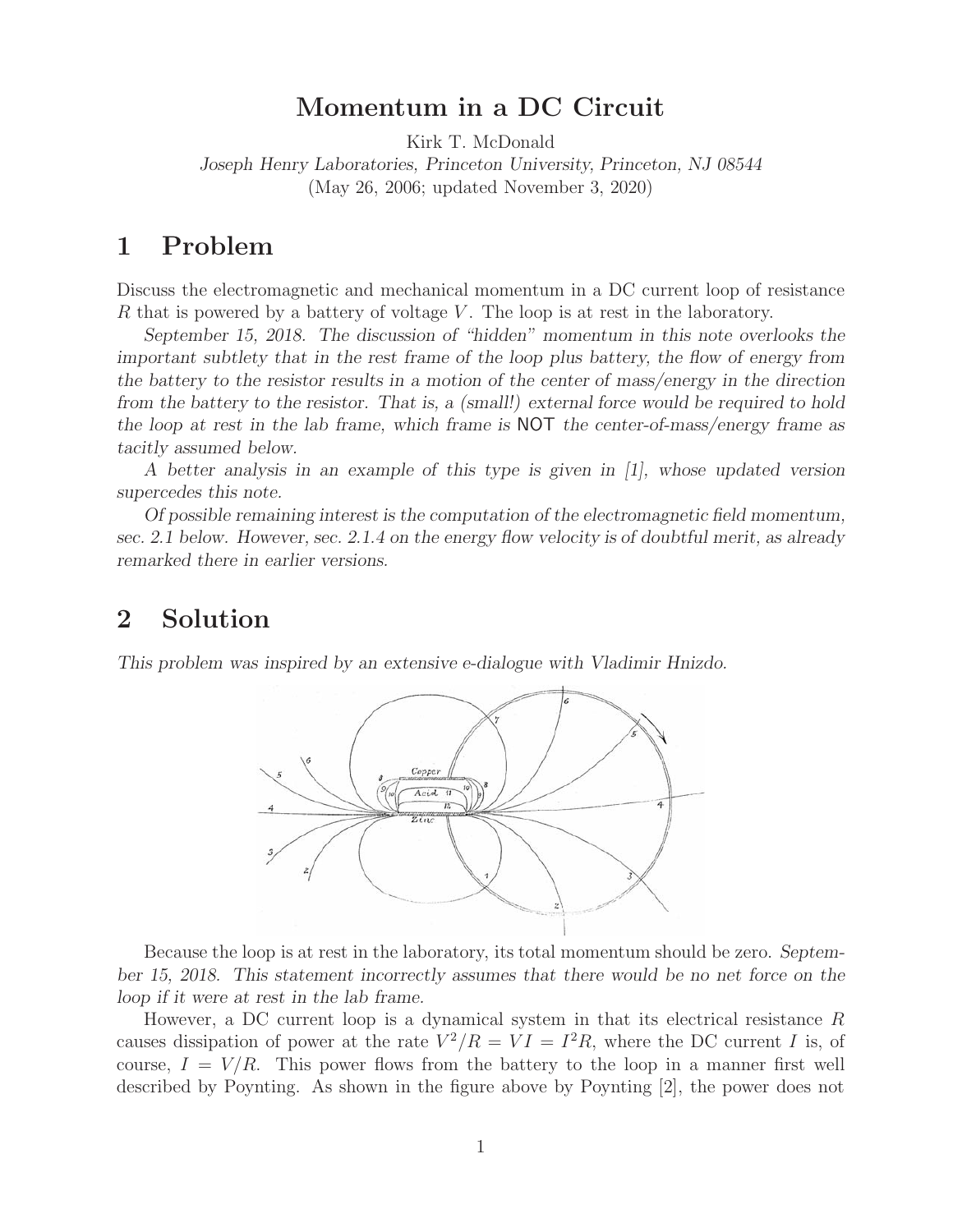flow down the wire of the loop, but rather it flows through the air/vacuum and enters the wire at right angles to its surface.<sup>1</sup>

Abraham noted that Poynting's vector, when divided by  $c^2$ , where c is the speed of light, represents the volume density of electromagnetic momentum  $[4].<sup>2</sup>$  The total electromagnetic momentum associated with the circuit is then given in terms of the electric field **E** and the magnetic field **B** (in Gaussian units) by,

$$
\mathbf{P}_{\rm EM} = \int \frac{\mathbf{E} \times \mathbf{B}}{4\pi c} \, d\text{Vol.} \tag{1}
$$

The above figure suggests that the DC circuit has a nonzero electromagnetic momentum that points to the right.

Then, for the circuit to have zero total momentum, it must also possess a "hidden" mechanical momentum that points to the left.<sup>3</sup>

In sec. 2.1 we deduce the electromagnetic momentum of the circuit from various points of view, and in sec. 2.2 we discuss the "hidden" mechanical momentum.

### **2.1 Electromagnetic Momentum**

A direct evaluation of the electromagnetic momentum of the circuit according to eq. (1) is cumbersome, so we begin with an indirect calculation in sec. 2.1.1. A lengthier, direct calculation is presented in sec. 2.1.2. An alternative calculation based on the concept of canonical electromagnetic momentum is given in sec. 2.1.3.

#### **2.1.1 Indirect Calculation of the Electromagnetic Momentum**

It is convenient to express the electromagnetic momentum (1) in terms of an integral of the electric potential  $\Phi$  and the current density **J**, following Furry [10].<sup>4</sup> See also [12]. For this we note that in a static situation the electric and magnetic fields obey  $\mathbf{E} = -\nabla \Phi$  and  $\nabla \times \mathbf{B} = (4\pi/c)\mathbf{J}$ . Then, for (quasi)static examples where B varies as  $1/r^3$  at large distances from the source currents,

$$
\mathbf{P}_{\text{EM}} = \int \frac{\mathbf{E} \times \mathbf{B}}{4\pi c} d\text{Vol} = -\int \frac{\nabla \Phi \times \mathbf{B}}{4\pi c} d\text{Vol} = \int \frac{\Phi \nabla \times \mathbf{B}}{4\pi c} d\text{Vol} - \int \frac{\nabla \times \Phi \mathbf{B}}{4\pi c} d\text{Vol}
$$
  
= 
$$
\int \frac{\Phi \mathbf{J}}{c^2} d\text{Vol} - \oint \frac{d\text{Area} \times \Phi \mathbf{B}}{4\pi c}
$$
  
= 
$$
\int \frac{\Phi \mathbf{J}}{c^2} d\text{Vol},
$$
 (2)

whenever the charges and currents are contained within a finite volume.

<sup>1</sup>As Sommerfeld said, p. 130 of [3]: *Conductors are nonconductors of energy. Electromagnetic energy is transported without loss only in nonconductors*.

<sup>&</sup>lt;sup>2</sup>This was noted earlier, if less crisply, by Thomson  $[5, 6, 7]$ , and also by Poincaré  $[8]$ .

<sup>3</sup>For a general definition of "hidden" momentum, see [9].

<sup>4</sup>Additional expressions for electromagnetic momentum in static examples are discussed in [11].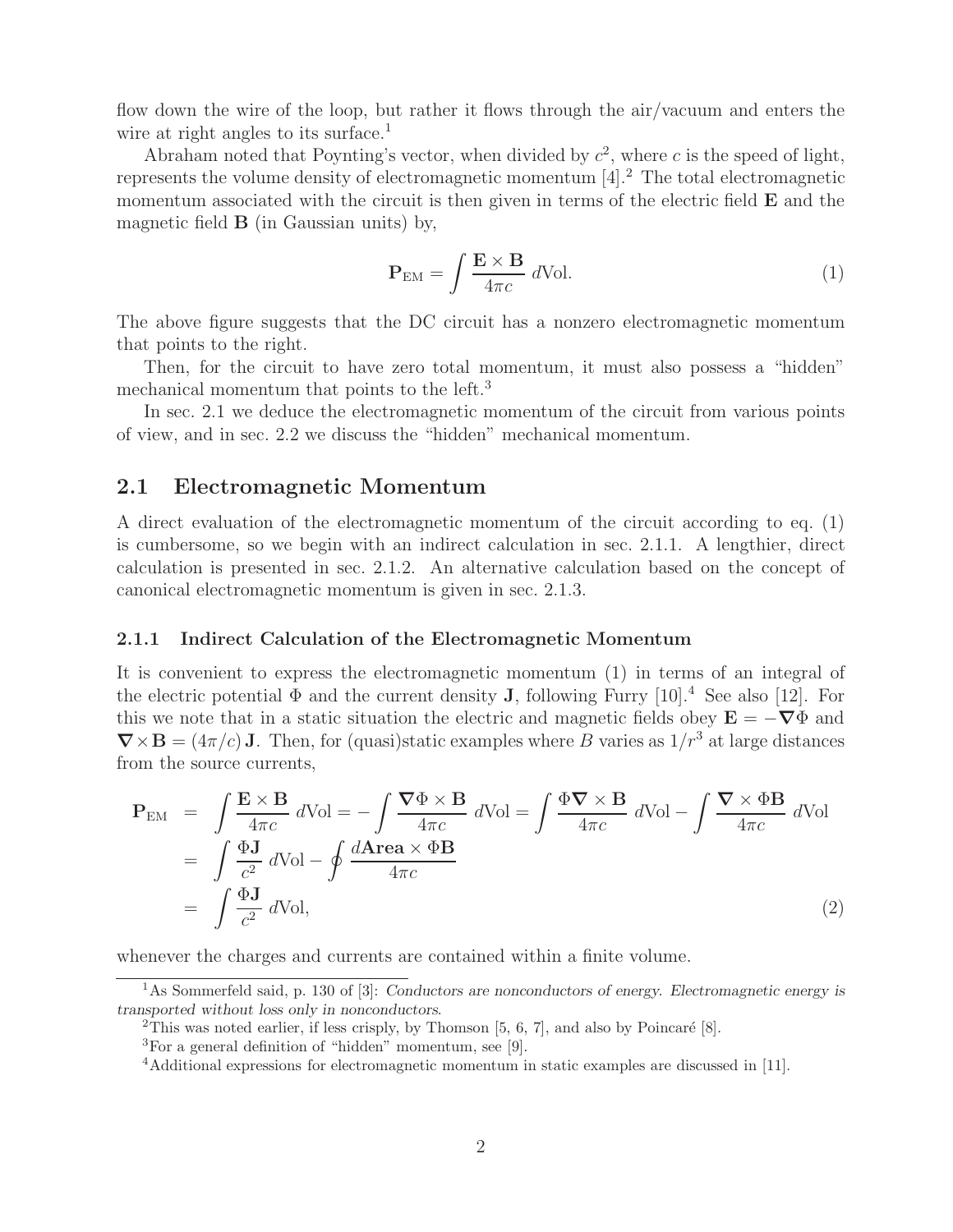In the present problem we suppose the circuit forms a circle of radius  $a$  in the  $x-y$  plane, centered on the origin. The battery of voltage V is located at  $(x, y, z)=(-a, 0, 0)$  and is oriented so that the current vector at position  $(a, \phi, 0)$  in a cylindrical coordinate system is,

$$
\mathbf{I} = -\frac{V}{R}\hat{\boldsymbol{\phi}} = \frac{V}{R}(\hat{\mathbf{x}}\sin\phi - \hat{\mathbf{y}}\cos\phi). \tag{3}
$$

We suppose that the resistance  $R$  is uniformly distributed over the circumference of the circuit, so that the electric potential along the circuit is,

$$
\Phi(a,\phi,0) = \frac{V\phi}{2\pi} \qquad (-\pi < \phi < \pi). \tag{4}
$$

The electric potential varies from  $-V/2$  to  $V/2$  within the battery, so the potential is actually continuous in the vicinity of  $\phi = \pm \pi$ . If we suppose that the battery extends of the small region  $|\pi - \phi| < \epsilon$ , then the (azimuthal) electric field inside the battery and resistor can be expressed as,

$$
E_{\phi}(a,\phi,0) = \begin{cases} -\frac{V}{2(\pi-\epsilon)a} & (|\phi| < \pi-\epsilon), \\ \frac{V}{2\epsilon a} & (|\pi-\phi| < \epsilon). \end{cases}
$$
(5)

Using eqs. (3) and (4) in (2), and expressing  $J dV$ ol as  $aI d\phi$ , we find the electromagnetic momentum of the circuit to be,

$$
\mathbf{P}_{\text{EM}} = \frac{aV^2}{2\pi c^2 R} \int_{-\pi}^{\pi} d\phi \left(\hat{\mathbf{x}} \sin \phi - \hat{\mathbf{y}} \cos \phi\right) = \frac{aV^2}{c^2 R} \hat{\mathbf{x}} = \frac{aVI}{c^2} \hat{\mathbf{x}} = \frac{aI^2 R}{c^2} \hat{\mathbf{x}},\tag{6}
$$

which points to the right as anticipated above.

#### **2.1.2 Direct Calculation of the Electromagnetic Momentum**

A direct evaluation of the electromagnetic momentum (1) is difficult; calculation of the magnetic field of a current loop leads to elliptic integrals. However, analytic calculations become tractable in a two-dimensional approximation of a current loop by a current cylinder [13].

We now suppose that R is the resistance of a unit length along the cylinder,<sup>5</sup> so that  $I = V/R$  is the current per unit length that flows around its circumference due to the battery of voltage V that lies along the line  $\phi = -\pi$ . The magnetic field **B** is that of an infinite solenoid,

$$
\mathbf{B} = \begin{cases} -\frac{4\pi I}{c}\hat{\mathbf{z}} = -\frac{4\pi V}{cR}\hat{\mathbf{z}} & (r < a), \\ 0 & (r > a). \end{cases}
$$
(7)

The electric field **E** can be deduced from a calculation of the potential  $\Phi(r, \phi, z)$ . This potential now has the value  $V\phi/2\pi$  for all z on the cylinder  $r = a$ . As this is an odd function

<sup>&</sup>lt;sup>5</sup>The dimensions of R are resistance  $\times$  length = length/velocity in Gaussian units.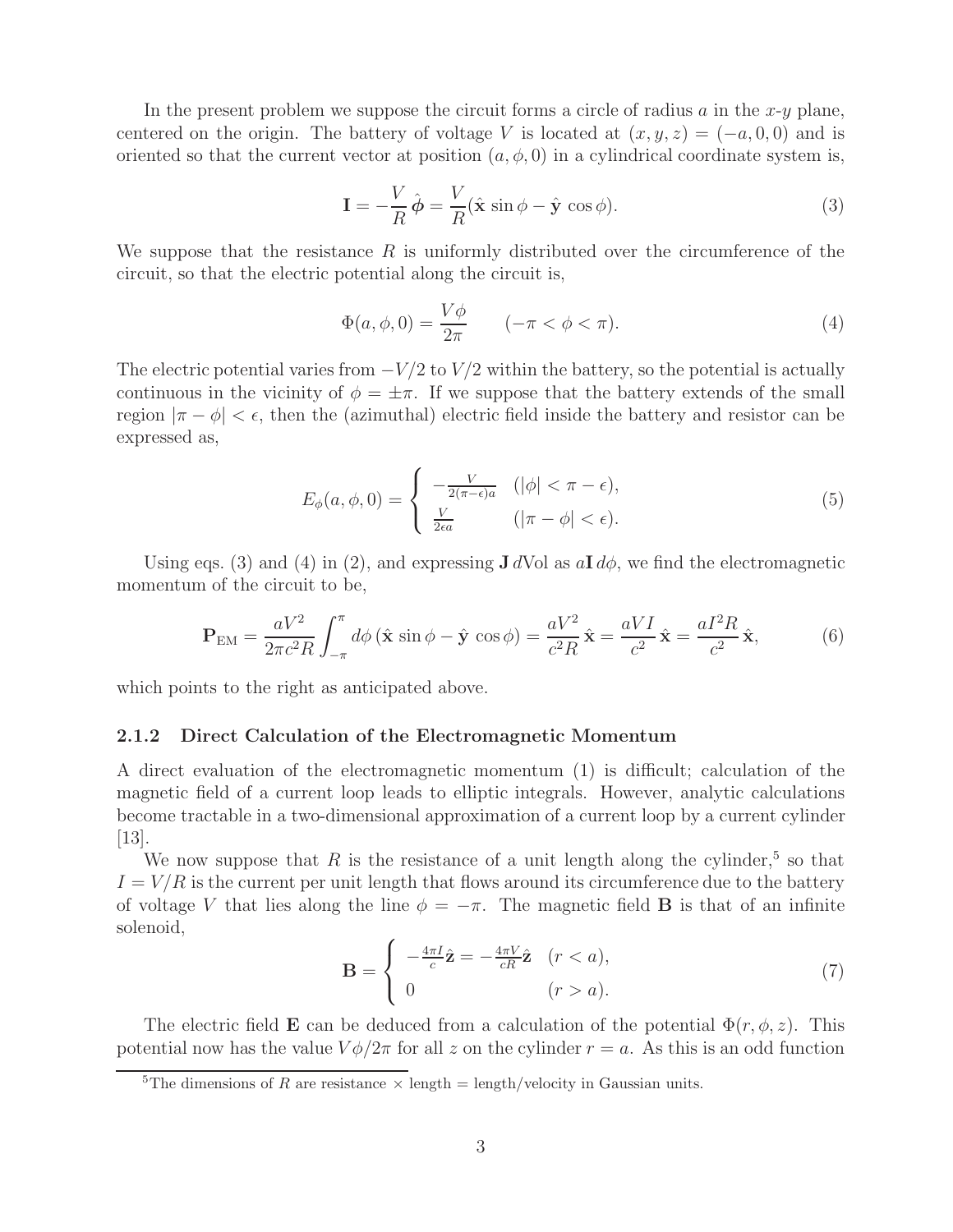of the angle  $\phi$ , the potential can be represented by the expansion,

$$
\Phi(r,\phi,z) = \begin{cases} \sum_{n=1}^{\infty} A_n \left(\frac{r}{a}\right)^n \sin n\phi & (r < a), \\ \sum_{n=1}^{\infty} A_n \left(\frac{a}{r}\right)^n \sin n\phi & (r > a). \end{cases}
$$
\n(8)

The Fourier coefficients  $A_n$  are given by,

$$
A_n = \frac{1}{\pi} \int_{-\pi}^{\pi} \frac{V\phi}{2\pi} \sin n\phi \, d\phi = -(-1)^n \frac{V}{n\pi}.
$$
 (9)

The radial component of the electric field is,

$$
E_r = -\frac{\partial \Phi}{\partial r} = \frac{V}{\pi a} \begin{cases} -\sum_{n=1}^{\infty} \left(\frac{-r}{a}\right)^{n-1} \sin n\phi & (r < a), \\ \sum_{n=1}^{\infty} \left(\frac{-a}{r}\right)^{n+1} \sin n\phi & (r > a), \end{cases}
$$
\n
$$
= \frac{aV}{\pi} \begin{cases} -\frac{\sin \phi}{r^2 + 2ar \cos \phi + a^2} & (r < a), \\ \frac{\sin \phi}{r^2 + 2ar \cos \phi + a^2} & (r > a). \end{cases} \tag{10}
$$

using Dwight 417.4. Similarly, the azimuthal electric field is, using Dwight 417.3,

$$
E_{\phi} = -\frac{1}{r} \frac{\partial \Phi}{\partial \phi} = -\frac{V}{\pi a} \begin{cases} \sum_{n=1}^{\infty} \left(\frac{-r}{a}\right)^{n-1} \cos n\phi & (r < a), \\ \sum_{n=1}^{\infty} \left(\frac{-a}{r}\right)^{n+1} \cos n\phi & (r > a), \end{cases}
$$

$$
= -\frac{V}{\pi} \begin{cases} \frac{r + a \cos \phi}{r^2 + 2ar \cos \phi + a^2} & (r < a), \\ \frac{a}{r} \frac{a + r \cos \phi}{r^2 + 2ar \cos \phi + a^2} & (r > a). \end{cases}
$$
(11)

We digress briefly to discuss the equipotentials and field lines. For this, we note that,

$$
\int \frac{a\sin\phi}{r^2 + 2ar\cos\phi + a^2} dr = \tan^{-1}\frac{r\sin\phi}{a + r\cos\phi} = -\tan^{-1}\frac{a\sin\phi}{r + a\cos\phi},
$$
(12)

so that the potential can be obtained by integrating eq. (10). Hence,

$$
\Phi(r,\phi,z) = \frac{V}{\pi} \begin{cases} \tan^{-1} \frac{r \sin \phi}{a + r \cos \phi} = \theta & (r < a), \\ \tan^{-1} \frac{a \sin \phi}{r + a \cos \phi} & (r > a), \end{cases}
$$
(13)

which is continuous at  $r = a$ , where  $\theta$  is the azimuthal angle with respect to the x-axis measured from the location of the battery. When  $r = a$ , angle  $\theta$  equals  $\phi/2$  so that eq. (13) agrees with eq. (4). The equipotentials are shown in the figure below, from [13].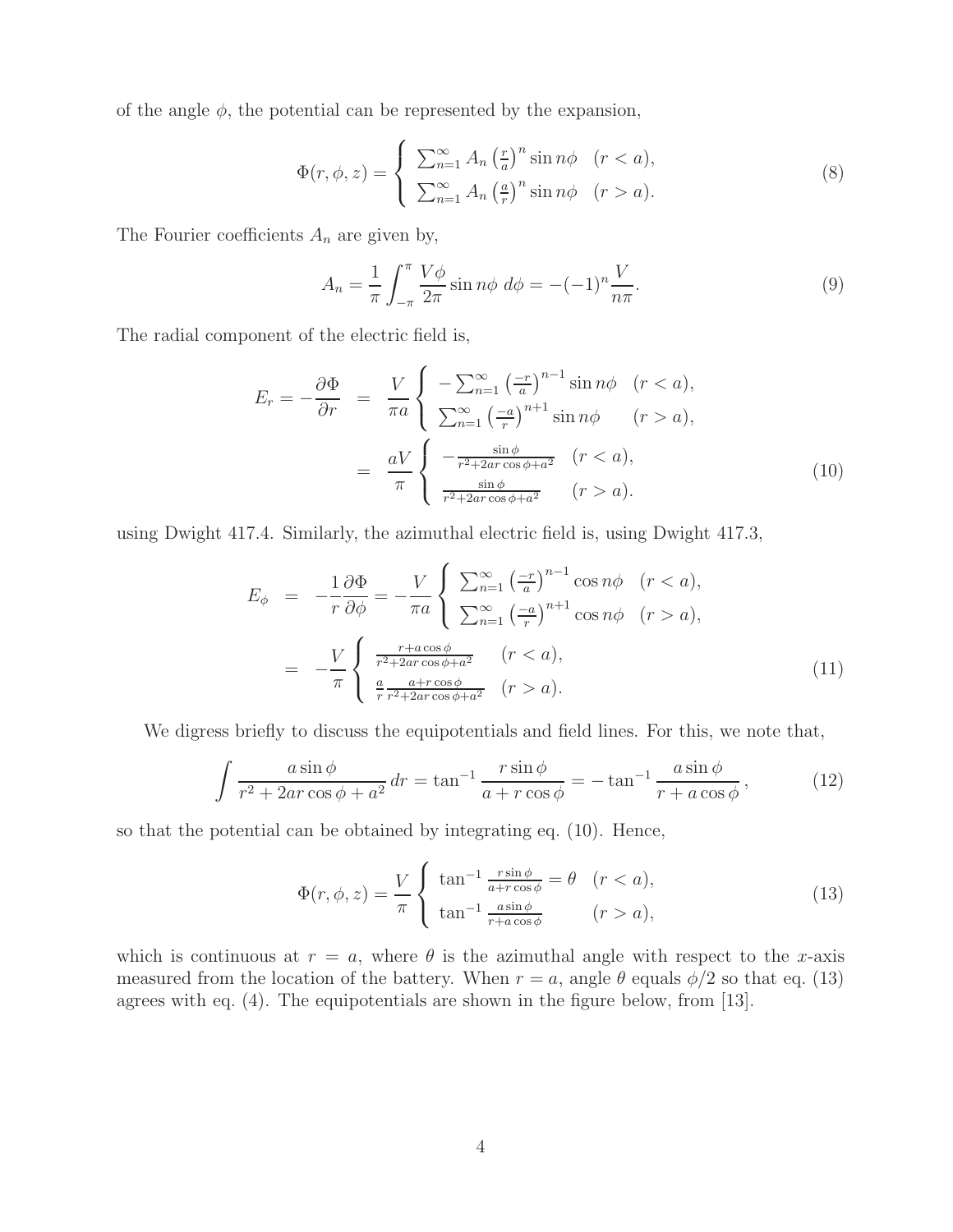

Inside the circuit the equipotentials are straight lines that emanate from the battery. Outside the circuit the equipotentials are circles that pass through the battery.

The corresponding electric field lines are shown below.



The Poynting vector,  $S = (c/4\pi)E \times B$ , is nonzero only inside the circuit, where S is perpendicular to **E** and hence parallel to the equipotentials. That is, the equipotential lines inside the circuit on the upper figure on p. 4 also represent the flow of energy from the battery to the resistive circuit, as shown below as well.



A subtlety is that the electric field inside the conductor at  $r = a$  is purely azimuthal,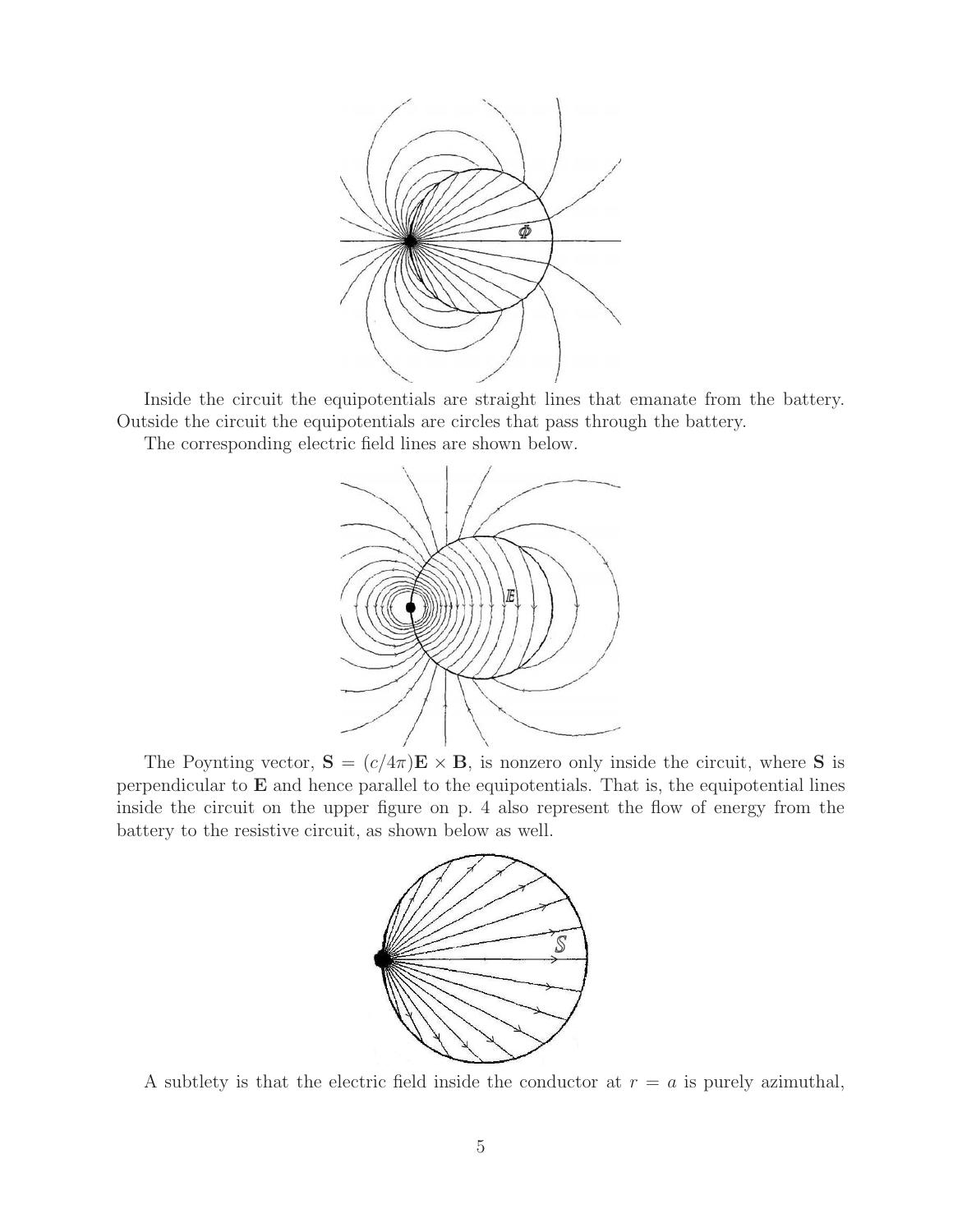as needed to drive the current in the resistive medium. This is consistent with eq. (10) in that the average of the radial electric field at  $r = a^{-}$  and  $r = a^{+}$  is zero. In contrast, the azimuthal electric field (11) is continuous at  $r = a$ . Hence, the flow of energy into the resistor at  $r = a$  is described by  $S = cE_{\phi} \phi \times B/4\pi = VI \hat{r}/2\pi a$ , which is the power dissipated per unit length around the circumference of the resistive surface.

To evaluate the electromagnetic momentum (1), we first express the electric field for  $r < a$  in rectangular coordinates,

$$
\mathbf{E}(r < a) = (E_r \cos \phi - E_\phi \sin \phi) \hat{\mathbf{x}} + (E_r \sin \phi + E_\phi \cos \phi) \hat{\mathbf{y}} \n= \frac{V r \sin \phi \hat{\mathbf{x}} - (a + r \cos \phi) \hat{\mathbf{y}}}{\pi r^2 + 2ar \cos \phi + a^2} = E_x \hat{\mathbf{x}} + E_y \hat{\mathbf{y}}.
$$
\n(14)

We combine eqs. (1), (7) and (14) to calculate the electromagnetic momentum per unit length along z of the cylindrical circuit as,

$$
\mathbf{P}_{\text{EM}} = \int \frac{(E_x \hat{\mathbf{x}} + E_y \hat{\mathbf{y}}) \times B\hat{\mathbf{z}}}{4\pi c} d\text{Vol} = \int \frac{E_y B \hat{\mathbf{x}} - E_x B \hat{\mathbf{y}}}{4\pi c} d\text{Vol} \n= -\frac{VI}{\pi c^2} \int_0^a r dr \int_{-\pi}^{\pi} d\phi \frac{(a + r \cos \phi) \hat{\mathbf{x}} + r \sin \phi \hat{\mathbf{y}}}{r^2 + 2ar \cos \phi + a^2} = \frac{2VI}{ac^2} \int_0^a r dr \hat{\mathbf{x}} \n= \frac{aVI}{c^2} \hat{\mathbf{x}},
$$
\n(15)

using Dwight 859.122 [14]. This is in agreement with the indirect calculation  $(6)$  of sec. 2.1.1.

#### **2.1.3 The Canonical Electromagnetic Momentum**

The electromagnetic momentum can also be calculated using the concept of the canonical momentum of a charge that interacts with a magnetic field [15], which notion dates back to Faraday<sup>6</sup> and Maxwell [20]. Namely, the electromagnetic part of the momentum associated with a charge distribution  $\rho$  that is immersed in a vector potential **A** (in the Coulomb gauge, strictly speaking) is given by,

$$
\mathbf{P}_{\rm EM} = \int \frac{\varrho \mathbf{A}}{c} d\text{Vol}.
$$
 (16)

For a resistive circuit to contain current I, there must be a longitudinal electric field inside the wire, and a nonzero surface charge density is needed to shape this electric field. In the case of a wire of radius  $b \ll a$ , the surface charge density  $\lambda$  per unit length along the wire is approximately,<sup>7</sup>

$$
\lambda \approx \frac{V\phi}{\ln(b/a)}\tag{17}
$$

The vector potential at the surface of the wire is approximately,

$$
\mathbf{A} \approx \frac{I \ln(b/a)}{c} \hat{\mathbf{l}}.\tag{18}
$$

<sup>6</sup>Electromagnetic momentum can be identified with the *electro-tonic* state, first discussed by Faraday in Art. 60 of [16]. Other mentions by Faraday of the electrotonic state include Art. 1661 of [17], Arts. 1729 and 1733 of [18], and Art. 3269 of [19].

<sup>7</sup>Compare with an "exact" calculation of the surface charge on the inner conductor of a coaxial cable [1].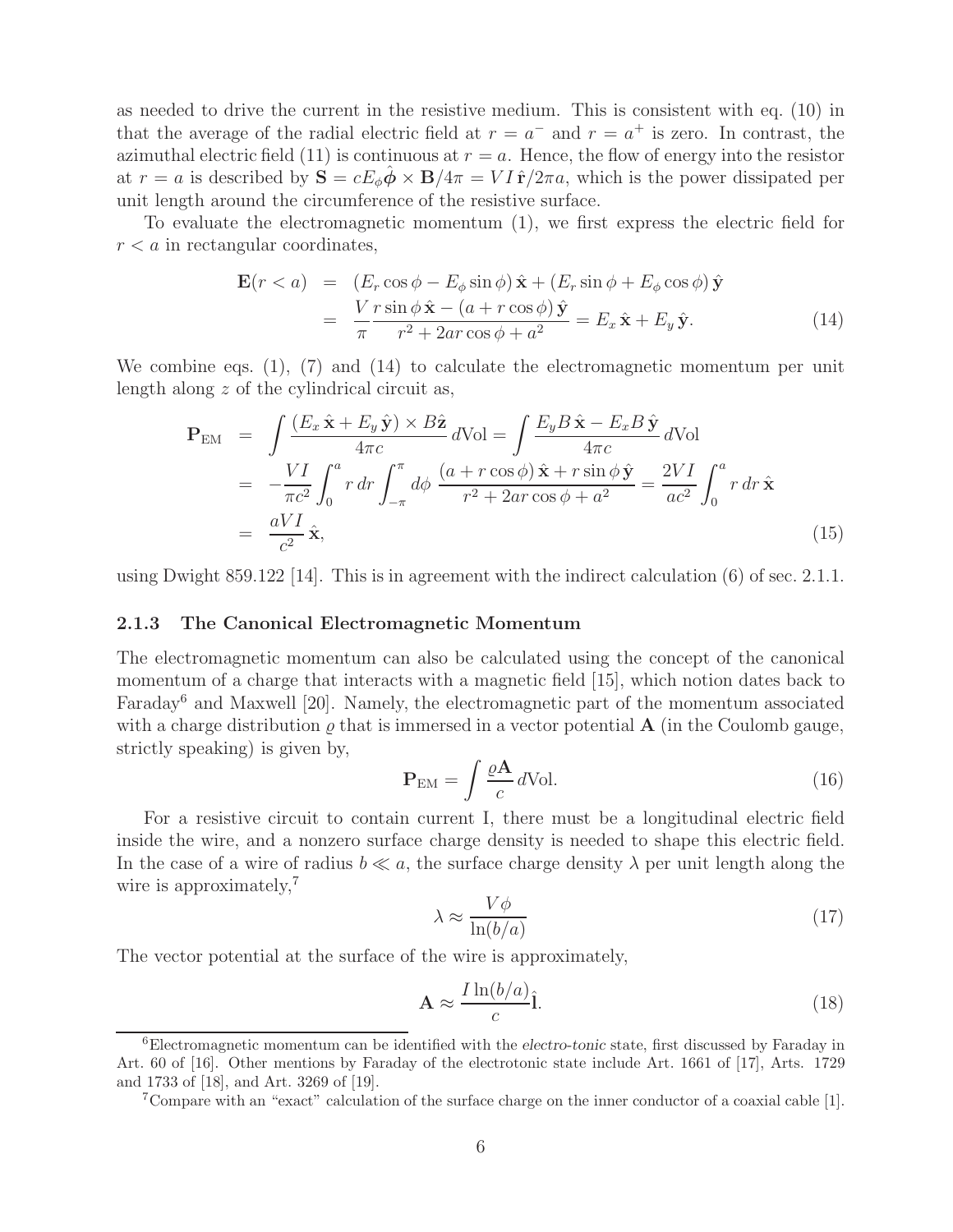The x component of the electromagnetic momentum  $(16)$  is then,

$$
P_{\text{EM},x} = \int \frac{\lambda A_x}{c} dl \approx \int \frac{V\phi}{\ln(b/a)} \frac{I\ln(b/a)}{c} \sin\phi \frac{a d\phi}{c} \approx \frac{aVI}{c^2},\tag{19}
$$

in agreement with eq. (6).

For the example of sec. 2.1.2 of a cylindrical circuit, the surface charge distribution  $\sigma$  per unit length in  $z$  can be related to the radial component of the electric field  $(10)$ ,

$$
\sigma(r = a^{+}) = \frac{E_r(r = a^{+})}{4\pi} = \frac{V \tan(\phi/2)}{8\pi^2 a}, \quad \sigma(r = a^{-}) = -\frac{E_r(r = a^{-})}{4\pi} = \sigma(r = a^{+}), \quad (20)
$$

noting that  $E_r = 0$  inside the conducting cylinder.<sup>8</sup> The vector potential associated with the magnetic field (7) is purely azimuthal, and its value at radius  $r = a$  follows from use of the relation  $\mathbf{B} = \nabla \times \mathbf{A}$  and Stokes' theorem,

$$
A_{\phi}(r=a) = -\frac{Ba}{2} = -\frac{2\pi Ia}{c}.
$$
\n(21)

The x component of the electromagnetic momentum per unit length along  $z$  is then,

$$
P_{\text{EM},x} = \int_{-\pi}^{\pi} \frac{\sigma A_x}{c} a \, d\phi = -\int_{-\pi}^{\pi} \frac{\sigma A_\phi \sin \phi}{c} a \, d\phi = \frac{aVI}{2\pi c^2} \int_{-\pi}^{\pi} \frac{\sin^2 \phi}{1 + \cos \phi} \, d\phi
$$

$$
= \frac{aVI}{2\pi c^2} \int_{-\pi}^{\pi} (1 - \cos \phi) \, d\phi = \frac{aVI}{c^2}, \tag{22}
$$

as found previously by other methods.

#### **2.1.4 Energy-Flow Velocity**

The (instantaneous) velocity **v** of the flow of energy in the electromagnetic field is sometimes taken to be the ratio of the Poynting vector  $S = (c/4\pi)(E \times B)$  to the energy density  $u = (E^2 + B^2)/8\pi$  in the electromagnetic field,<sup>9</sup>

$$
\mathbf{v} = \frac{\mathbf{S}}{u} = 2c \frac{\mathbf{E} \times \mathbf{B}}{E^2 + B^2}.
$$
 (23)

Note that the magnitude of **v** is bounded by,<sup>10</sup>

$$
v = |\mathbf{v}| \le c \frac{2EB}{E^2 + B^2} \le c,
$$
\n
$$
(24)
$$

<sup>8</sup>*Oct. 19, 2020.* There exists a tiny correction to the surface charge density due to the effect of centrifugal force on the conduction electrons, as discussed in sec. 4 of [21].

<sup>&</sup>lt;sup>9</sup>J.J. Thomson developed the notion of field momentum density (1) essentially according to  $\mathbf{p} = \mathbf{S}/c^2 =$  $uv/c^2$  [5, 6]. See also eq. (19), p. 79 of [22], and p. 6 of [23]. The idea that an energy flux vector is the product of energy density and energy flow velocity seems to be due to Umov [24] (1874), based on Euler's continuity equation [25] for mass flow,  $\nabla \cdot (\rho \mathbf{v}) = -\partial \rho / \partial t$ . Poincaré applied this notion to an *électromagnétic fluide fictif* between eqs. (3) and (4) of [8] (1900). The energy-flow velocity (32) appeared on p. 392 of the textbook [26] and on p. 794 of [27]. See also [28]-[31]. Nonstandard definitions are considered in [32]-[34].

<sup>10</sup>*(Nov. 3, 2020).* Thanks to Oliver Johns for pointing this out.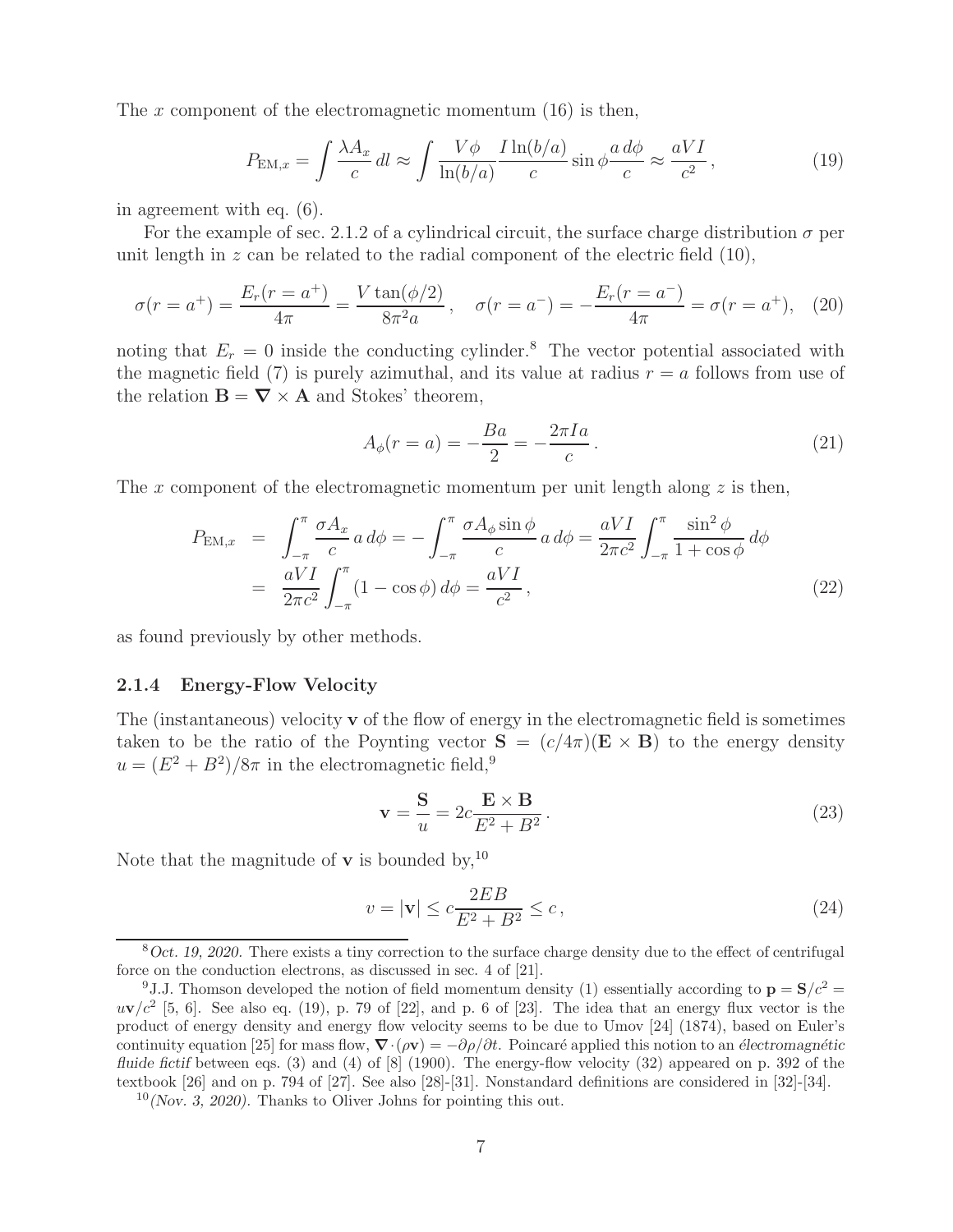and that the maximal  $v = c$  only occurs when  $E = B$  and  $\mathbf{E} \perp \mathbf{B}$ .

In the present example this is nonzero only inside the cylinder of radius a, where **E** is given by eq. (14) and **B** is given by eq. (7), and  $\mathbf{E} \perp \mathbf{B}$ . Then,

$$
|\mathbf{E}| = \left| -\frac{V}{\pi} \frac{\left(a + r \cos \phi\right) \hat{\mathbf{x}} + r \sin \phi \hat{\mathbf{y}}}{r^2 + 2ar \cos \phi + a^2} \right| = \frac{V}{\pi \sqrt{r^2 + 2ar \cos \phi + a^2}} = \frac{V}{\pi r'},\tag{25}
$$

where  $r' = \sqrt{r^2 + 2ar \cos \phi + a^2}$  is the distance from the battery to the observation point. If the resistance of a unit length along the cylinder is  $R_{\Omega}$  is Ohms, then in Gaussian units,  $R = R_{\Omega}/30c$ , so that,

$$
B = \frac{4\pi V}{Rc} = \frac{120\pi V}{R_{\Omega}}, \qquad |\mathbf{E} \times \mathbf{B}| = EB = \frac{V}{\pi r'} \frac{120\pi V}{R_{\Omega}}.
$$
 (26)

Similarly,

$$
E^2 + B^2 = V^2 \left( \frac{1}{(\pi r')^2} + \left( \frac{120\pi}{R_{\Omega}^2} \right)^2 \right) = \frac{V^2 (R_{\Omega}^2 + (120\pi^2 r')^2)}{R_{\Omega}^2 (\pi r')^2}.
$$
 (27)

Then, the magnitude of the energy-flow velocity (23) is,

$$
v = \frac{|\mathbf{S}|}{u} = 2c \frac{|\mathbf{E} \times \mathbf{B}|}{E^2 + B^2} = c \frac{2R_{\Omega}(120\pi^2 r')}{R_{\Omega}^2 + (120\pi^2 r')^2} \le c,
$$
\n(28)

where  $v = c$  on the circular arc  $r' = R<sub>\Omega</sub>/120\pi^2$  if this is less than 2a (and where  $E = B =$  $V/\pi r'$ ).

*Of course, the meaning of the energy-flow velocity in a static situation is somewhat unclear; no material entity or signal propagates along lines of* **S***, although the flow of (immaterial) energy from the battery to resistor results in mass transfer.*<sup>11</sup>

### **2.2 "Hidden" Mechanical Momentum**

In sec. 2.1 we showed by several methods that there is a nonzero electromagnetic momentum associated with a DC circuit that is at rest in the laboratory. If this momentum is related to the kind of momentum familiar in mechanical systems, then we expect the total momentum of a system at rest to be zero. Hence, consistency between field and mechanical momenta requires that the DC circuit at rest contain nonzero mechanical momentum that is equal and opposite to the electromagnetic momentum (6).

A DC circuit does contain moving charge carriers, but it would appear that the total momentum vector associated with this motion is zero for steady currents that flow in closed loops. The challenge, then, is to identify a kind of "hidden" mechanical momentum in the DC circuit.

 $11$ If the battery were switched on at some time, a transient energy flow with velocity c would propagate out from the battery until the steady state fields (and field energy) are established. For an idealized discussion of transient fields in a solenoid, see [35]. For other examples of energy flow in "static" situations, see [36] and references therein. A Hertzian oscillating dipole has  $v>c$  very close to the origin, as noted in sec. 4.3 of [37].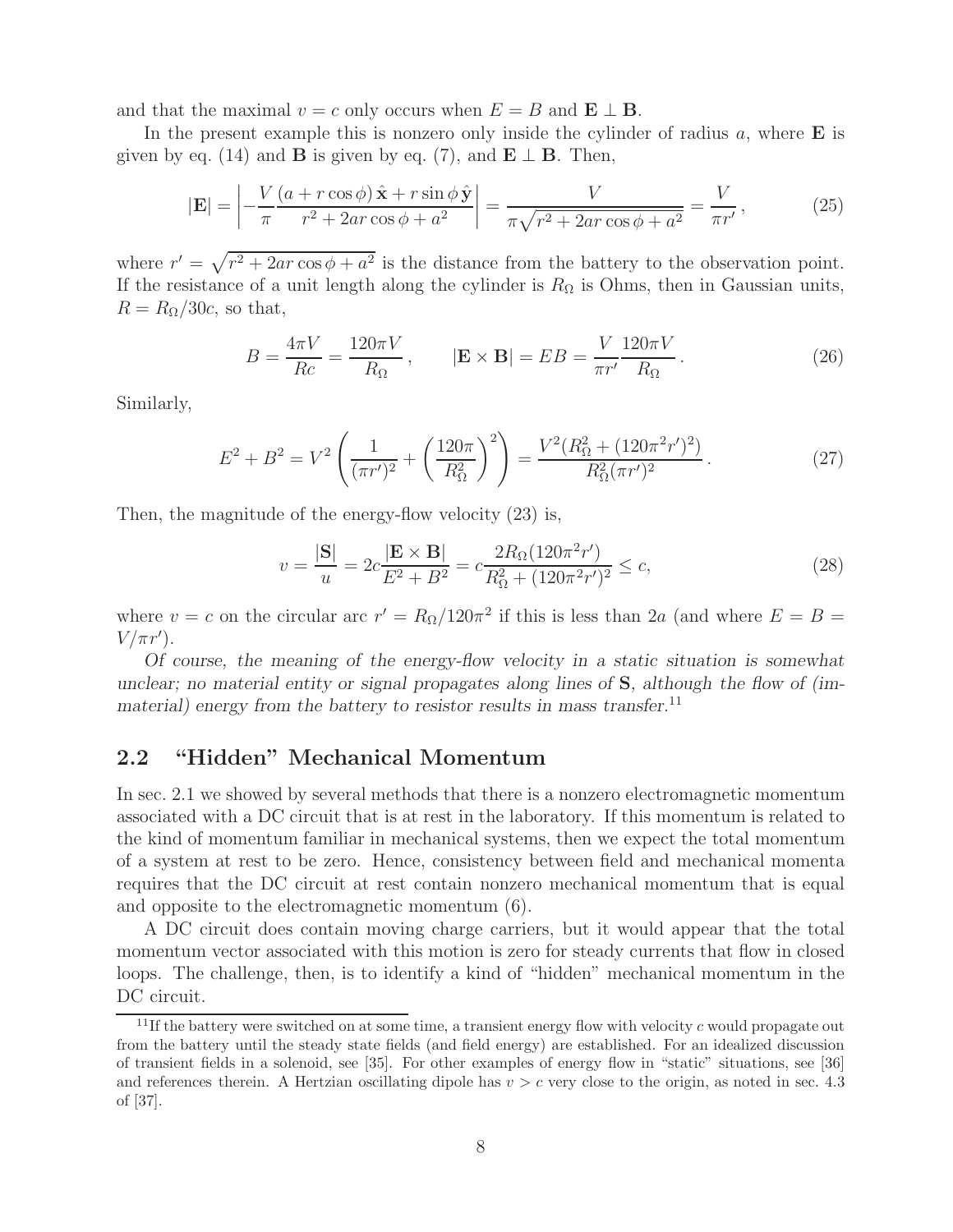The difficulty in reconciling Newton's third law of mechanics with the physics of moving electric charges was appreciated by Ampère, who concluded that isolated moving charges do not exist, and that all electric currents must be steady [39, 40]. It is generally considered that the introduction of the Poynting vector [2] provides the desired consistency between electromagnetism and mechanics for both time-dependent currents and moving, isolated charges. However, the present example shows that the details of such consistency are subtle.

Concerns of the sort raised by the present example can be traced at least as far back as 1891 to commentary by Thomson [5, 7], but went largely unnoticed until the 1950's [41, 42]. The physical character of "hidden" mechanical momentum (and that name) were first enunciated in 1967 by Shockley and James [43], and further clarified by Coleman and Van Vleck [44].

An important clue is the factor of  $c^2$  that appears in the denominator of eq. (6) which alerts us to the possibility of small relativistic corrections. In particular, it can be that the mechanical momentum of the charges carries in the electrical current varies slightly with position even though the current does not. This is discussed in detail for the closely related example of a batter connected to a resistor by a coaxial cable in [1].

A general discussion of "hidden" momentum is given in [9], where in sec. 4.1.4 it is argued that in a quasistatic example such as a battery plus resistor, a nonzero electromagnetic field momentum is associated with an equal and opposite "hidden" mechanical momentum. The challenge here is to give a physical model for the latter.

#### **2.2.1 Momentum of the Moving Charges**

A classical model of electric current, due to Drude [45], is that a conduction charge (electron of charge  $e$ ) undergoes frequent collisions with the "lattice" of the cylindrical resistor, and that to a first approximation, all kinetic energy gained by an electron prior to a collision is transferred to the lattice during the collision. The electron then accelerates due to the azimuthal electric field inside the cylindrical resistor until the next collision, when its velocity is again reset to zero. The moving electrons in some small azimuthal portion of the cylindrical resistor can be characterized by an average "drift" velocity  $v(\phi)$ , which might vary slowly with azimuth if the number density  $n(\phi)$  (per unit axial length) also changes, such that the average current I (per unit axial length) in the cylindrical resistor is independent of azimuth,

$$
I = en(\phi)v(\phi), \qquad (\pi < \phi < \pi). \tag{29}
$$

The average energy of the conduction electrons at azimuth  $\phi$  can be written as,

$$
U(\phi) = \gamma(\phi)m(\phi)c^2 + e\Phi(\phi), \quad \text{where} \quad \gamma = \frac{1}{\sqrt{1 - v^2/c^2}},
$$
 (30)

where  $m(\phi)$  is the effective rest mass of the electron when inside the resistor, which can be different from the rest mass  $m_e$  of an electron in "empty" space where the electromagnetic field is zero. $12$ 

 $12$ The notion of effective mass of conduction charges is more familiar in quantum theory, where it was introduced in 1929 by Peierls [47] in an extension of Bloch's quantum theory of electrons in crystals [48].

An electron in an intense electromagnetic wave can also be thought of as having an effective mass different from that,  $m_e$  of a free electron in zero external field [49].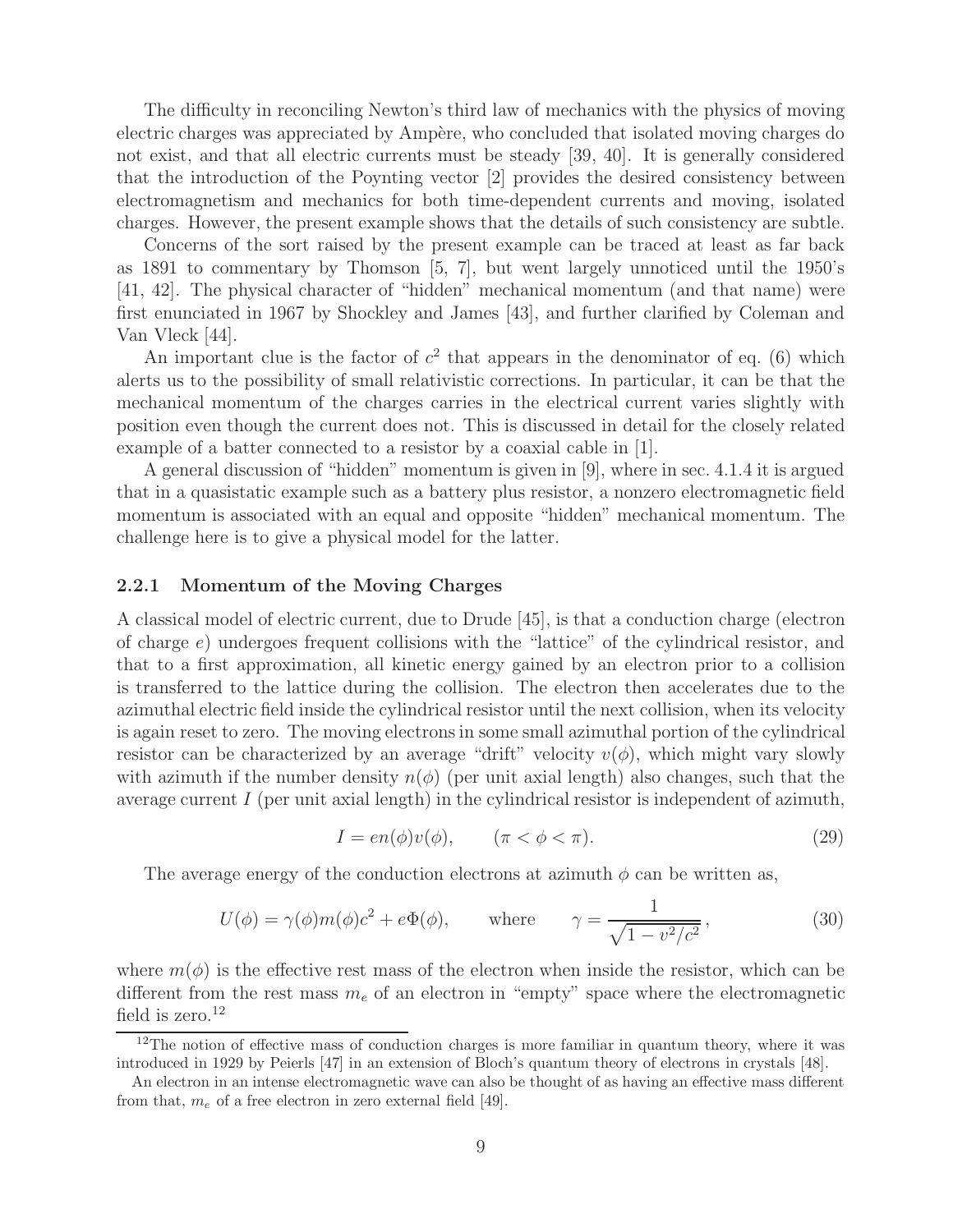The delicate argument is that average, effective energy (30) is not actually a function of  $\phi$ , but obeys a conservation law even though the microscopic collisions are dissipative.

If so, we can take the constant energy to be that at  $\phi = 0$  where the scalar potential (4) is zero,

$$
U(\phi) = U_0 = \gamma_0 m_0 c^2 = \gamma(\phi) m(\phi) c^2 + e\Phi(\phi), \qquad \gamma(\phi) m(\phi) = \gamma_0 m_0 - \frac{eV\phi}{2\pi c^2}, \qquad (31)
$$

where  $\gamma_0$  is the Lorentz factor, and  $m_0$  (not  $m_e$ ) is the effective mass, for a charge at  $\phi = 0$ where  $\Phi = 0$ .

To a good approximation, the drift velocity  $v(\phi)$  is independent of  $\phi$ , and its magnitude is typically smaller than 1 cm/s, such that  $\gamma(\phi) \approx 1$  to very good accuracy. Then, for batteries with potential of order 1 volt, the effective mass  $m(\phi)$  differs from the free-electron rest mass  $m_e \approx 511 \text{ keV}/c^2$  by roughly 1 eV/ $c^2$ , *i.e.*, by roughly a part per million. In the simplest classical view of an electric current inside a resistive material, we expect that the effective mass of a conduction electron is exactly  $m_e$ , but we should not necessarily expect such a view to be correct at the part-per-million level, particularly as a resistive material is a quantum system.

The net momentum (per unit axial length) of the moving charges has only an x-component,

$$
\mathbf{P}_{\text{charges}} = \int_{-\pi}^{\pi} a \, d\phi \, n(\phi) \gamma(\phi) m(\phi) \, v(\phi) \sin \phi \, \hat{\mathbf{x}} = aI \int_{-\pi}^{\pi} d\phi \, \left( \frac{\gamma_0 m_0}{e} - \frac{V \phi}{2\pi c^2} \right) \sin \phi \, \hat{\mathbf{x}} \n= -\frac{aIV}{2\pi c^2} \int_{-\pi}^{\pi} d\phi \, \phi \, \sin \phi \, \hat{\mathbf{x}} = -\frac{aIV}{c^2} \hat{\mathbf{x}} = -\mathbf{P}_{\text{EM}}.
$$
\n(32)

Thus, the net momentum of the charges is equal and opposite to the field momentum (6), and the total momentum of the system is zero (as expected for a system "at rest").<sup>13</sup>

The momentum (32) of the moving charges in the electric field of the battery is often called the "hidden" mechanical momentum of the system.

The velocity  $\mathbf{v}_{\text{ce,charges}}$  of the center of mass/energy of the moving charges is related by,

$$
M_{\text{charges}} \mathbf{v}_{\text{ce,charges}} = \mathbf{P}_{\text{charges}} = \frac{aIV}{c^2} \hat{\mathbf{x}} = -\mathbf{P}_{\text{EM}}.
$$
 (33)

The velocity of the center of energy of the other matter in the system is zero, as is the velocity of the center of energy of the (static) electromagnetic fields of the system.

It seems odd that a system "at rest," with zero total momentum, could have a nonzero velocity of its center of energy,  $\mathbf{v}_{ce} = M_{\text{charges}} \mathbf{v}_{ce, \text{charges}} / M_{\text{total}}$ . However, we have neglected that the battery (at  $x = -a$ ) is transferring energy to the resistor (centered at  $x = 0$ ) at rate IV per unit axial length. As such, the mass of the battery decreases with time, while the mass of the resistor increases, at rates  $dM/dt = IV/c^2$  per unit axial length. This mass transfer implies a contribution to the velocity of the center or mass/energy of the system given by,

$$
\frac{dM}{dt}\Delta \mathbf{x} = \frac{aIV}{c^2}\hat{\mathbf{x}} = -M_{\text{charges}}\mathbf{v}_{\text{ce,charges}}.
$$
\n(34)

<sup>13</sup>A version of this argument was first given on p. 215 of [50], but for a different model of the conductor. See also [51].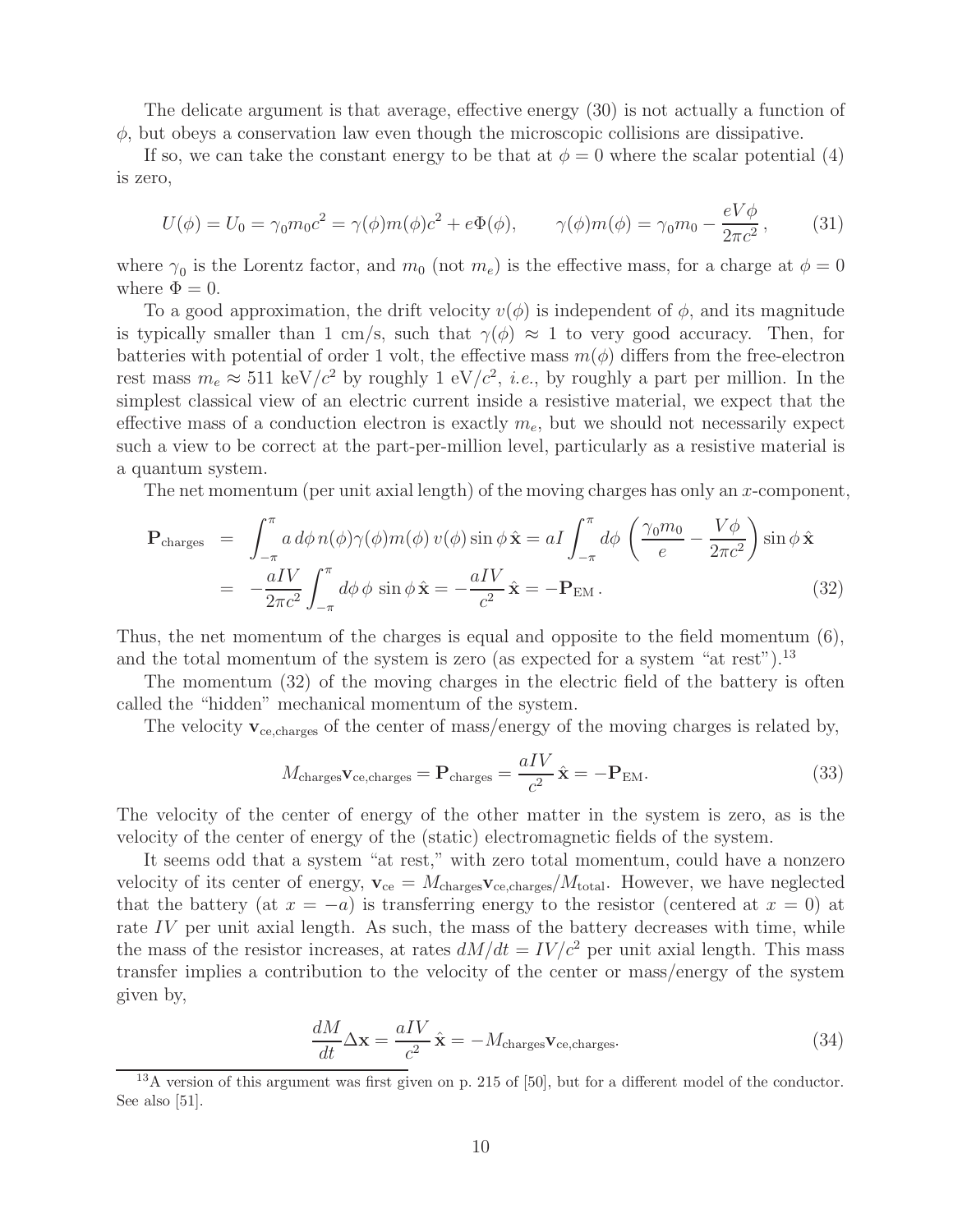Hence, the velocity of the center of mass/energy of the entire system is zero, as expected.<sup>14</sup>

$$
M_{\text{total}} \mathbf{v}_{\text{ce,total}} = M_{\text{charges}} \mathbf{v}_{\text{ce,charges}} + \frac{dM}{dt} \Delta \mathbf{x} = 0.
$$
 (35)

A final peculiarity is that although the (macroscopic) velocity of the center of mass of the system is zero, the location of the center of mass changes with time. This can be explained my a microscopic view in which with a kind of Zitterbewegung takes place, as illustrated on p. 8 of [1], which discusses a closely related example in greater detail.

#### **2.2.2 An Alternative Computation of "Hidden" Momentum**

When one seeks a general definition of "hidden" momentum of a subsystem, one is led to two expressions [9],

$$
\mathbf{P}_{\text{hidden}} \equiv \mathbf{P} - M\mathbf{v}_{\text{cm}} - \oint_{\text{boundary}} (\mathbf{r} - \mathbf{r}_{\text{cm}}) (\mathbf{p} - \rho \mathbf{v}_b) \cdot d\mathbf{A} \mathbf{r} \mathbf{e} \mathbf{a} = -\int \frac{f^0}{c} (\mathbf{r} - \mathbf{r}_{\text{cm}}) d\text{Vol}, \tag{36}
$$

where **P** is the total momentum of the subsystem,  $M = U/c^2$  is its total (relativistic) "mass," U is its total energy,  $\mathbf{r}_{cm}$  is its center of mass/energy,  $\mathbf{v}_{cm} = d\mathbf{r}_{cm}/dt$ , **p** is its momentum density,  $\rho = u/c^2$  is its "mass" density, u is its energy density,  $\mathbf{v}_b$  is the velocity (field) of its boundary, and,

$$
f^{\mu} = \frac{\partial T^{\mu\nu}}{\partial x_{\nu}},\tag{37}
$$

is the 4-force density exerted by the subsystem on the rest of the system, with  $T^{\mu\nu}$  being the stress-energy-momentum 4-tensor of the subsystem.<sup>15</sup>

In the present example, we consider two subsystems:

- 1. The macroscopic electromagnetic fields, including the electric field **E** inside the conductor, related to the current density by  $J = \sigma E$ , where  $\sigma$  is the electrical conductivity.
- 2. The rest of the system, nominally its "matter," but including the microscopic electromagnetic fields at the atomic scale.

We can regard these subsystems as unbounded, such that the first expression for the "hidden" momentum simplifies to,

$$
\mathbf{P}_{\text{hidden}} \equiv \mathbf{P} - M\mathbf{v}_{\text{cm}},\tag{38}
$$

where the quantity  $M_{\mathbf{V}_{cm}}$  is sometimes called the "overt" momentum of the subsystem.<sup>16</sup>

<sup>&</sup>lt;sup>14</sup>The contribution (34) to  $M_{\text{total}}v_{\text{c, total}}$  was noted in [52], but the ("hidden") momentum (32) was neglected, leading that author to the conclusion that "hidden" momentum was being "misused" by people who don't neglect it.

 $15$ Important qualifications are that the various quantities in eq. (36) are the result of macroscopic averaging, that the values of **p** and  $\rho$  at the boundary are the limit of those just inside the boundary, and that the volume integral of  $f^0$  does not include possible delta-functions at the boundary.

<sup>&</sup>lt;sup>16</sup>The form  $(38)$  for "hidden" momentum was advocated in eq.  $(78)$  of [53].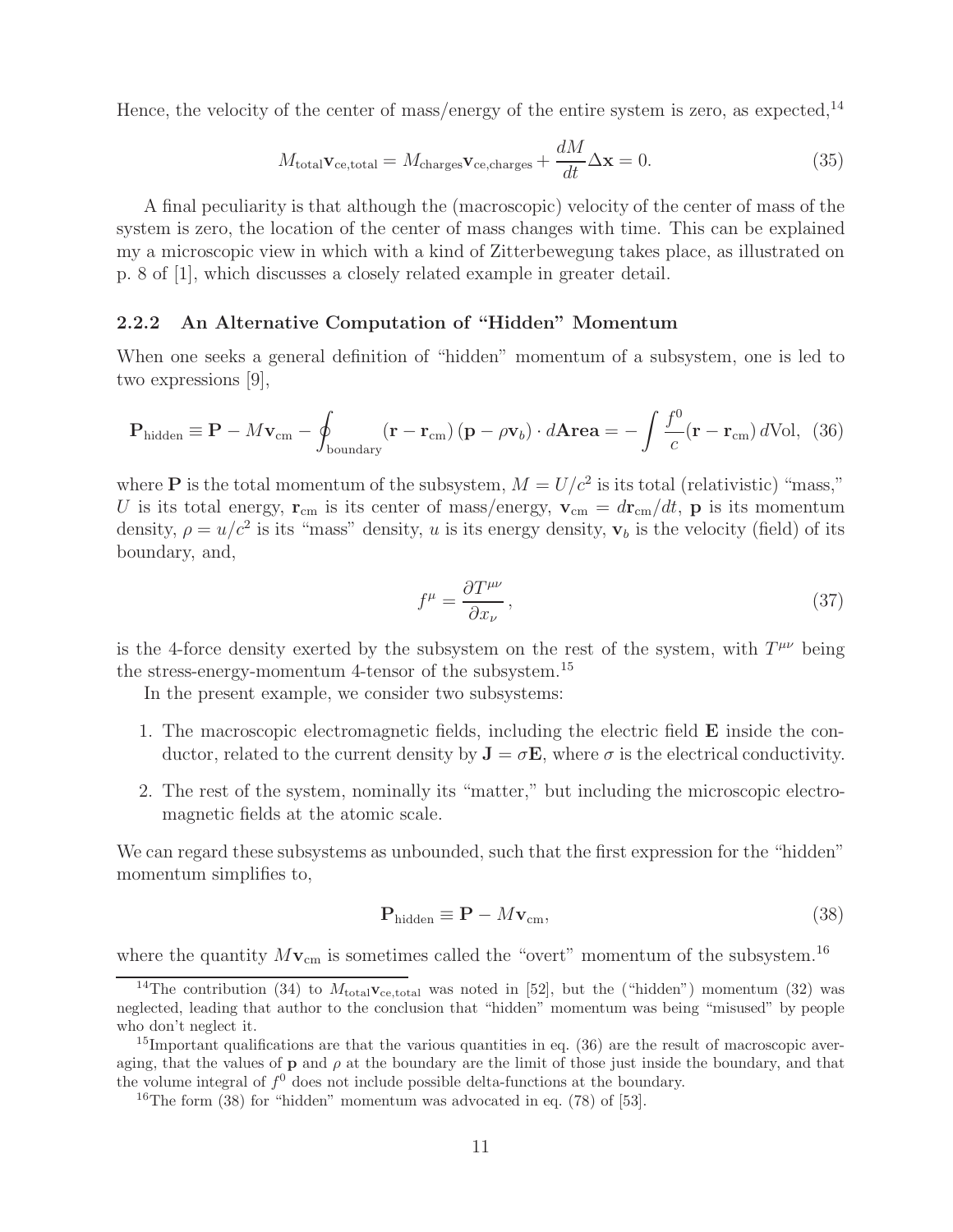One consequence of the definition (38) is that the momentum of subsystem 1, the static electromagnetic field, is to be called a "hidden" momentum, as the velocity of the center of mass/energy of the field is zero (in the rest frame of the cylindrical resistor).

To apply the second from of eq. (36) to the electromagnetic subsystem, note that the top row of the stress-energy-momentum tensor has the form  $T_{EM}^{0\mu} = (u_{EM}, c \mathbf{p}_{EM}) = (u_{EM}, \mathbf{S}/c),$ and **S** is the Poynting vector. Thus,  $f_{EM}^0 = \partial u_{EM}/\partial ct + \nabla \cdot \mathbf{S}/c = \partial u_{EM}/\partial ct - \partial u_{EM}/\partial ct - \nabla \cdot \mathbf{S}/c$  $\mathbf{J} \cdot \mathbf{E}/c = -\mathbf{J} \cdot \mathbf{E}/c$ . Now,  $\mathbf{J} \cdot \mathbf{E} dVol \to IE_{\phi}(a, \phi)a d\phi$  inside the resistor and battery, where the electric field is given by eq. (5). Hence,

$$
\mathbf{P}_{\text{hidden,EM}} = -\int \frac{f_{\text{EM}}^0}{c} (\mathbf{r} - \mathbf{r}_{\text{ce}}^{\text{EM}}) d\text{Vol} = \int \frac{\mathbf{J} \cdot \mathbf{E}}{c^2} (\mathbf{r} - \mathbf{r}_{\text{ce}}^{\text{EM}}) d\text{Vol}
$$
\n
$$
= \int_{-\pi}^{\pi} a \, d\phi \, \frac{I E_{\phi}(a, \phi)}{c^2} (a \cos \phi - x_{\text{ce}}^{\text{EM}}) \hat{\mathbf{x}} \tag{39}
$$
\n
$$
= 2 \int_{0}^{\pi - \epsilon} \frac{a^2 I V}{2(\pi - \epsilon) ac^2} \cos \phi \, d\phi - 2 \int_{\pi - \epsilon}^{\pi} \frac{a^2 I V}{2\epsilon ac^2} \cos \phi \, d\phi \rightarrow 0 + \frac{aI V}{c^2} \hat{\mathbf{x}} = \mathbf{P}_{\text{EM}},
$$

as  $\epsilon \to 0$ , noting that  $\int_{-\pi}^{\pi} E_{\phi}(\phi) d\phi = 0$  for the electrostatic field.

For subsystem 2, the "matter" of the battery and resistor, it is useful to recall that for an isolated, closed system with total stress-energy-momentum tensor  $T^{\mu\nu}$ , the 4-divergence of the latter is zero,  $\partial T^{\mu\nu}/\partial x^{\nu} = 0$ . Considering the present example to be an isolated closed system, we then have that the stress tensor for the EM and matter subsystems are related by,

$$
f_{\text{EM}}^{\mu} = \frac{\partial T_{\text{EM}}^{\mu\nu}}{\partial x^{\nu}} = -\frac{\partial T_{\text{matter}}^{\mu\nu}}{\partial x^{\nu}} = -f_{\text{matter}}^{\mu},\tag{40}
$$

where  $f_{\text{matter}}^{\mu}$  is the 4-force density exerted by the electromagnetic field on the matter subsystem.

Then, according to the second form of eq. (36),

$$
\mathbf{P}_{\text{hidden,matter}} = -\int \frac{f_{\text{matter}}^0}{c} (\mathbf{r} - \mathbf{r}_{\text{ce}}^{\text{matter}}) d\text{Vol} = -\int \frac{f_{\text{EM}}^0}{c} (\mathbf{r} - \mathbf{r}_{\text{ce}}^{\text{matter}}) d\text{Vol} \n= -\int_{-\pi}^{\pi} a d\phi \frac{I E_{\phi}(a, \phi)}{c^2} (a \cos \phi - x_{\text{ce}}^{\text{matter}}) \hat{\mathbf{x}} = -\frac{aIV}{c^2} \hat{\mathbf{x}} = -\mathbf{P}_{\text{EM}}, \quad (41)
$$

again using that  $\int_{-\pi}^{\pi} E_{\phi}(\phi) d\phi = 0$ , such that the result doesn't depend on the position of the center of mass/energy of the subsystem. Thus, we conclude that the matter subsystem contains ("hidden") momentum  $-aIV\hat{\mathbf{x}}/c^2$  by a different argument than that which led to eq. (32).

The above argument illustrates a general result that for an isolated, closed, quasistatic system with nonzero field momentum  $P_{EM}$  and for which the current density obeys the static form  $\nabla \cdot \mathbf{J} = 0$ , the rest of the system (the "matter" subsystem) contains "hidden" momentum equal and opposite to the field momentum (which latter is also a "hidden" momentum according to definition (36)). This relation holds whether or not the center of  $mass/energy$  of the entire system is at rest.<sup>17</sup>

<sup>&</sup>lt;sup>17</sup>See sec. 4.1.4 of [9] for more detailed discussion.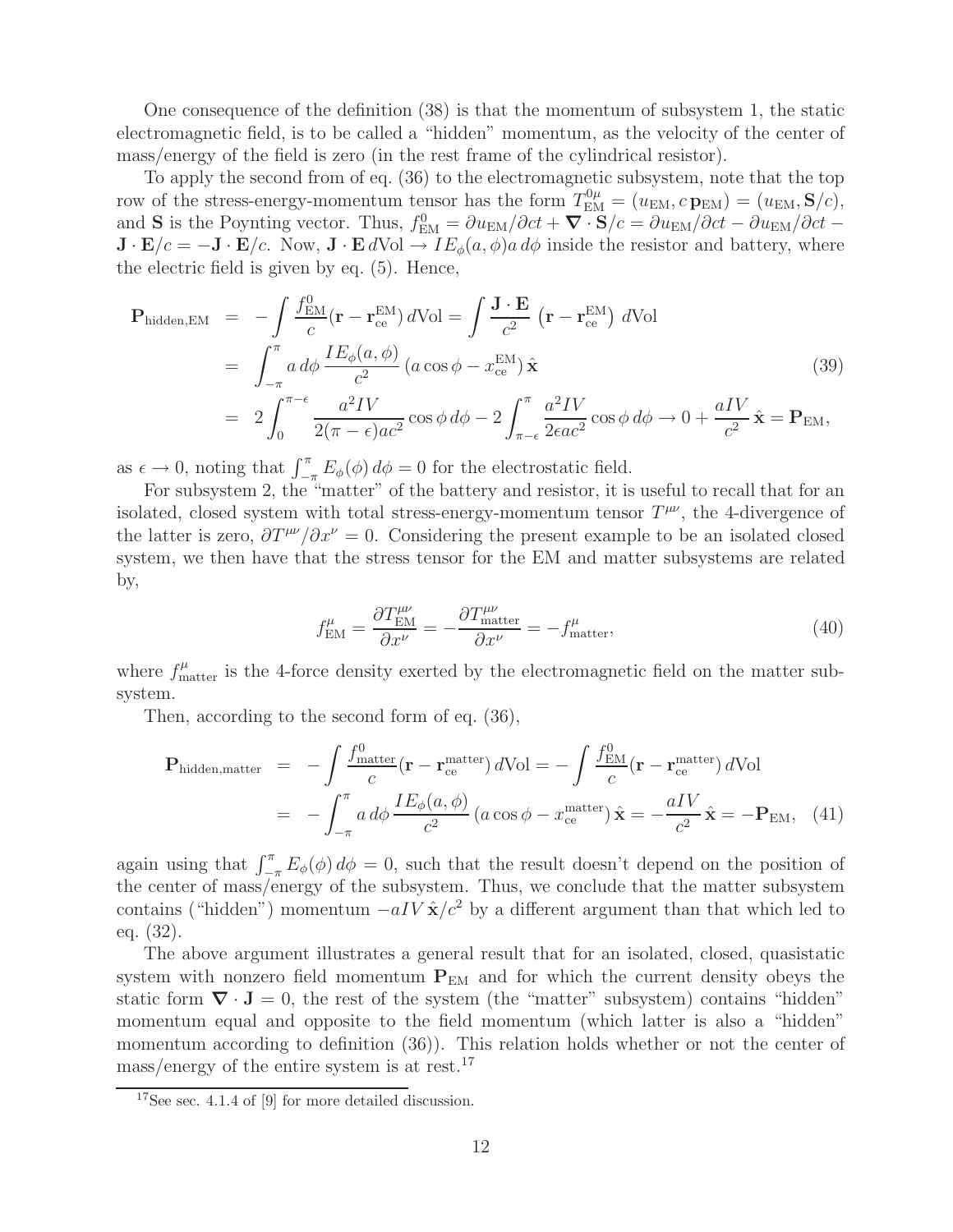# **References**

- [1] K.T. McDonald, *"Hidden" Momentum in a Coaxial Cable* (Mar. 28, 2002), http://kirkmcd.princeton.edu/examples/hidden.pdf
- [2] J.H. Poynting, *On the Transfer of Energy in the Electromagnetic Field*, Phil. Trans. Roy. Soc. London **175**, 343 (1884), http://kirkmcd.princeton.edu/examples/EM/poynting\_ptrsl\_175\_343\_84.pdf
- [3] A. Sommerfeld, *Electrodynamics* (Academic Press, 1952), http://kirkmcd.princeton.edu/examples/EM/sommerfeld\_em\_52\_sec17.pdf
- [4] M. Abraham, *Prinzipien der Dynamik des Elektrons*, Ann. Phys. **10**, 105 (1903), http://kirkmcd.princeton.edu/examples/EM/abraham\_ap\_10\_105\_03.pdf
- [5] J.J. Thomson, *On the Illustration of the Properties of the Electric Field by Means of Tubes of Electrostatic Induction*, Phil. Mag. **31**, 149 (1891), http://kirkmcd.princeton.edu/examples/EM/thomson\_pm\_31\_149\_91.pdf
- [6] J.J. Thomson, *Recent Researches in Electricity and Magnetism* (Clarendon Press, 1893), http://kirkmcd.princeton.edu/examples/EM/thomson\_recent\_researches\_in\_electricity.pdf
- [7] K.T. McDonald, *J.J. Thomson and "Hidden" Momentum* (Apr. 30, 2014), http://kirkmcd.princeton.edu/examples/thomson.pdf
- [8] H. Poincar´e, *La Th´eorie de Lorentz et la Principe de R´eaction*, Arch. Neer. **5**, 252 (1900), http://kirkmcd.princeton.edu/examples/EM/poincare\_an\_5\_252\_00.pdf Translation: *The Theory of Lorentz and the Principle of Reaction*, http://kirkmcd.princeton.edu/examples/EM/poincare\_an\_5\_252\_00\_english.pdf
- [9] K.T. McDonald, *On the Definition of "Hidden" Momentum* (July 9, 2012), http://kirkmcd.princeton.edu/examples/hiddendef.pdf
- [10] W.H. Furry, *Examples of Momentum Distributions in the Electromagnetic Field and in Matter*, Am. J. Phys. **37**, 621 (1969), http://kirkmcd.princeton.edu/examples/EM/furry\_ajp\_37\_621\_69.pdf
- [11] K.T. McDonald, *Four Expressions for Electromagnetic Field Momentum* (Apr. 10, 2006), http://kirkmcd.princeton.edu/examples/pem\_forms.pdf
- [12] M.G. Calkin, *Linear Momentum of the Source of a Static Electromagnetic Field*, Am. J. Phys. **39**, 513 (1971), http://kirkmcd.princeton.edu/examples/EM/calkin\_ajp\_39\_513\_71.pdf
- [13] M. Heald, *Electric fields and charges in elementary circuits*, Am. J. Phys. **52**, 522 (1984), http://kirkmcd.princeton.edu/examples/EM/heald\_ajp\_52\_522\_84.pdf
- [14] H.B. Dwight, *Tables of Integrals and Other Mathematical Data*, 4<sup>th</sup> ed. (Macmillan, 1961), http://kirkmcd.princeton.edu/examples/EM/dwight\_57.pdf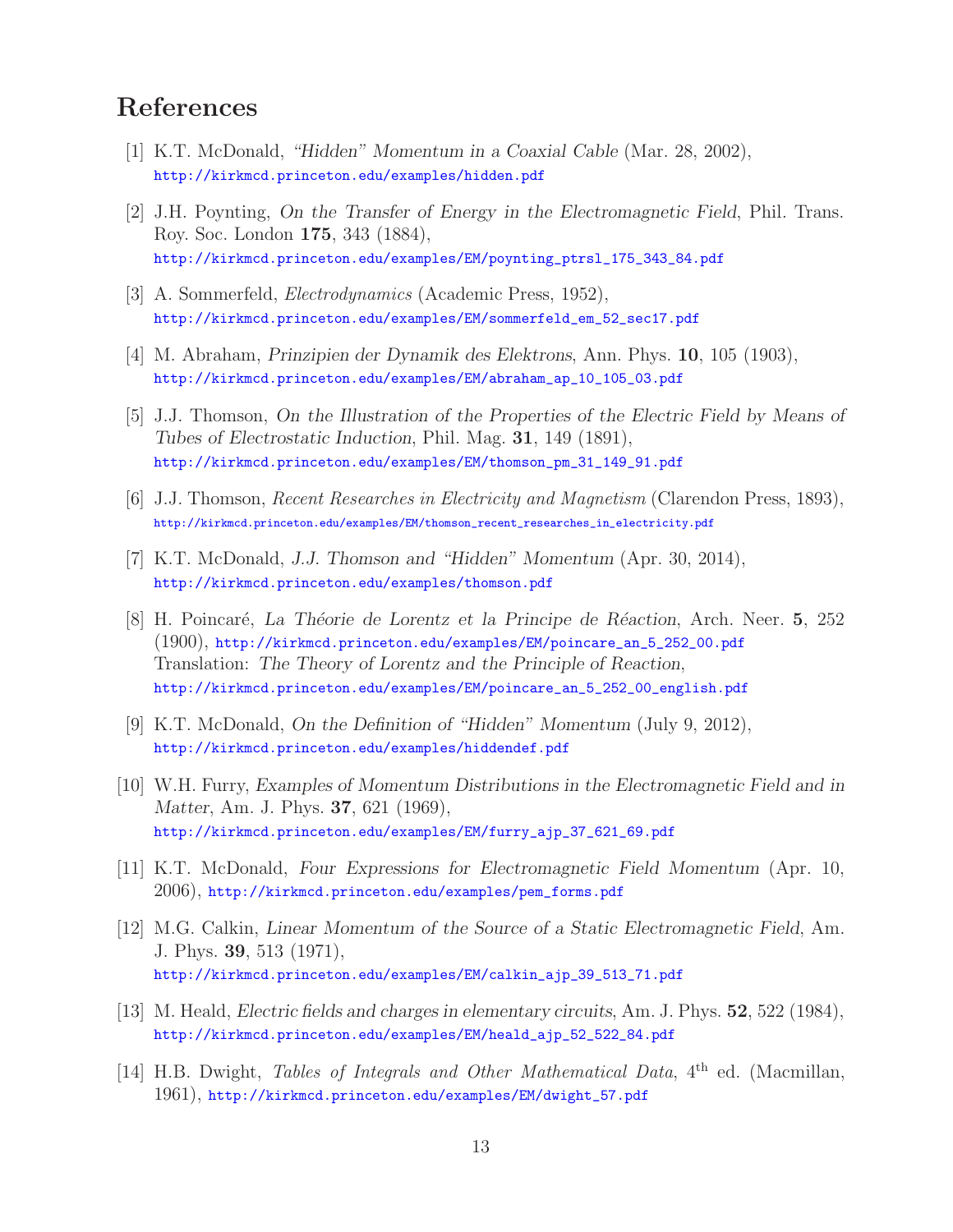- [15] L.D. Landau and E.M. Lifshitz, *The Classical Theory of Fields*, 4<sup>th</sup> ed. (Butterworth-Heinemann, 1975), sec. 16, http://kirkmcd.princeton.edu/examples/EM/landau\_ctf\_71.pdf
- [16] M. Faraday, *Experimental Researches in Electricity*, Phil. Trans. Roy. Soc. London **122**, 125 (1832), kirkmcd.princeton.edu/examples/EM/faraday\_ptrsl\_122\_163\_32.pdf
- [17] M. Faraday, *Experimental Researches in Electricity.—Thirteenth Series*, Phil. Trans. Roy. Soc. London **128**, 125 (1838), http://kirkmcd.princeton.edu/examples/EM/faraday\_ptrsl\_128\_125\_38.pdf
- [18] M. Faraday, *Experimental Researches in Electricity.—Fourteenth Series*, Phil. Trans. Roy. Soc. London **128**, 265 (1838), http://kirkmcd.princeton.edu/examples/EM/faraday\_ptrsl\_128\_265\_38.pdf
- [19] M. Faraday, *On the Physical Character of the Lines of Magnetic Force*, Phil. Mag. **3**, 401 (1852), kirkmcd.princeton.edu/examples/EM/faraday\_pm\_3\_401\_52.pdf
- [20] Secs. 22-24 and 57 of J.C. Maxwell, *A Dynamical Theory of the Electromagnetic Field*, Phil. Trans. Roy. Soc. London **155**, 459 (1865), http://kirkmcd.princeton.edu/examples/EM/maxwell\_ptrsl\_155\_459\_65.pdf
- [21] K.T. McDonald, *Does Centrifugal Force Affect Conduction Electrons?* (June 25, 2019), http://kirkmcd.princeton.edu/examples/tolman.pdf
- [22] O. Heaviside, *Electromagnetic Theory*, Vol. 1 (Electrician Printing Co., 1893), http://kirkmcd.princeton.edu/examples/EM/heaviside\_electromagnetic\_theory\_1.pdf
- [23] H. Bateman, *The Mathematical Analysis of Electrical and Optical Wave Motion*, (Cambridge U. Press, 1915), http://kirkmcd.princeton.edu/examples/EM/bateman\_wave\_motion\_15.pdf
- [24] N. Umow, *Ableitung der Bewegungsgleichungen der Energie in continuirlichen Körpern*, Zeit. Math. Phys. **19**, 418 (1874), http://kirkmcd.princeton.edu/examples/EM/umow\_zmp\_19\_97,418\_74.pdf http://kirkmcd.princeton.edu/examples/EM/umov\_theorem.pdf
- [25] L. Euler, *Principes g´en´eraux du mouvement des fluides*, Acad. Roy. Sci. Belles-Lett. Berlin (1755), http://kirkmcd.princeton.edu/examples/fluids/euler\_fluids\_55\_english.pdf
- [26] J.D. Kraus, *Electromagnetics* (McGraw-Hill, 1953, 1973), http://kirkmcd.princeton.edu/examples/EM/kraus\_73.pdf
- [27] M. Born and E. Wolf, *Principles of Optics*, 7<sup>th</sup> ed. (Cambridge U. Press, 1959, 1999), http://kirkmcd.princeton.edu/examples/EM/born\_wolf\_7ed.pdf
- [28] M.A. Biot, *General Theorems on the Equivalence of Group Velocity and Energy Transport*, Phys. Rev. **105**, 1129 (1957), http://kirkmcd.princeton.edu/examples/EM/biot\_pr\_105\_1129\_57.pdf
- [29] D.V. Geppert, *Energy-Transport Velocity in Electromagnetic Waves*, Proc. IEEE **53**, 1790 (1965), http://kirkmcd.princeton.edu/examples/EM/geppert\_pieee\_53\_1790\_65.pdf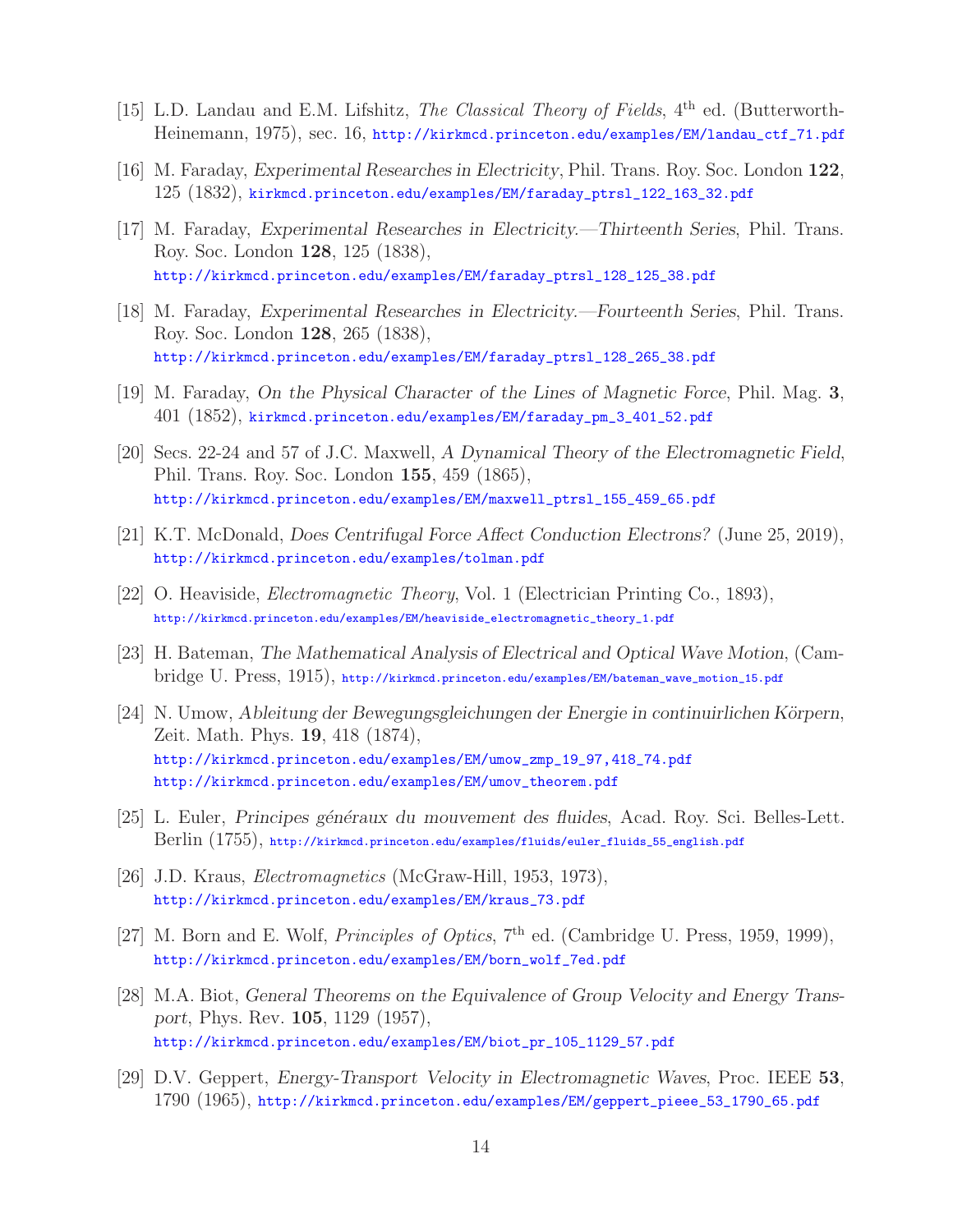- [30] E.O. Schulz-DuBois, *Energy Transport Velocity of Electromagnetic Propagation in Dispersive Media*, Proc. IEEE **57**, 1748 (1969), http://kirkmcd.princeton.edu/examples/EM/schulz-dubois\_pieee\_57\_1748\_69.pdf
- [31] C.T. Sebens, *Forces on fields*, Stud. Hist. Phil. Mod. Phys. **63**, 1 (2018), http://kirkmcd.princeton.edu/examples/EM/sebens\_shpmp\_63\_1\_18.pdf
- [32] J.W. Butler, *A Proposed Electromagnetic Energy-Momentum for Charged Bodies*, Am. J. Phys. **37**, 1258 (1969), http://kirkmcd.princeton.edu/examples/EM/butler\_ajp\_37\_1258\_69.pdf
- [33] K. Widin, *On the Energy Transport Velocity of the Electromagnetic Field*, Proc. IEEE **60**, 240 (1972), http://kirkmcd.princeton.edu/examples/EM/widin\_pieee\_60\_240\_72.pdf
- [34] O.D. Johns, *Relativistically Correct Electromagnetic Energy Flow*, Prog. Phys. **17**, 3 (2021), http://kirkmcd.princeton.edu/examples/EM/johns\_pp\_17\_3\_21.pdf
- [35] K.T. McDonald, *The Fields Outside a Solenoid with a Time-Dependent Current* (Dec. 6, 1996), http://kirkmcd.princeton.edu/examples/solenoid.pdf
- [36] K.T. McDonald, *Relativity of Steady Energy Flow* (Nov. 3, 2007), http://kirkmcd.princeton.edu/examples/1dgas.pdf
- [37] K.T. McDonald, *Flow of Energy and Momentum in the Near Zone of a Hertzian Dipole* (Apr. 11, 2007), http://kirkmcd.princeton.edu/examples/hertzian\_momentum.pdf
- [38] K.T. McDonald, *Decomposition of Electromagnetic Fields into Electromagnetic Plane Waves* (July 11, 2010), http://kirkmcd.princeton.edu/examples/virtual.pdf
- [39] A.M. Amp`ere, *M´emoire sur la d´etermination de la formule qui repr´esente l'action mutuelle de deux portions infiniment petites de conducteurs voltaïques*, Ann. Chem. Phys. **20**, 398, 422 (1822), http://kirkmcd.princeton.edu/examples/EM/ampere\_acp\_20\_398\_22.pdf
- [40] The most extensive discussion in English of Ampère's attitudes on the relation between magnetism and mechanics is given in R.A.R. Tricker, *Early Electrodynamics, the First Law of Circulation* (Pergamon, Oxford, 1965), http://kirkmcd.princeton.edu/examples/EM/vanbladel\_rel\_eng.pdf Another historical survey is by O. Darrigol, *Electrodynamics from Ampère to Einstein* (Oxford U.P., 2000), http://kirkmcd.princeton.edu/examples/EM/darrigol\_em\_00.pdf See also sec. IIA of J.D. Jackson and L.B. Okun, *Historical roots of gauge invariance*, Rev. Mod. Phys. **73**, 663 (2001), http://kirkmcd.princeton.edu/examples/EM/jackson\_rmp\_73\_663\_01.pdf
- [41] E.G. Cullwick, Nature **170**, 425 (1952), http://kirkmcd.princeton.edu/examples/EM/cullwick\_nature\_170\_425\_52.pdf
- [42] E.G. Cullwick, *Electromagnetism and Relativity* (Longmans, Green & Co., London, 1959), pp. 232-238, http://kirkmcd.princeton.edu/examples/EM/cullwick\_EM\_relativity\_59.pdf